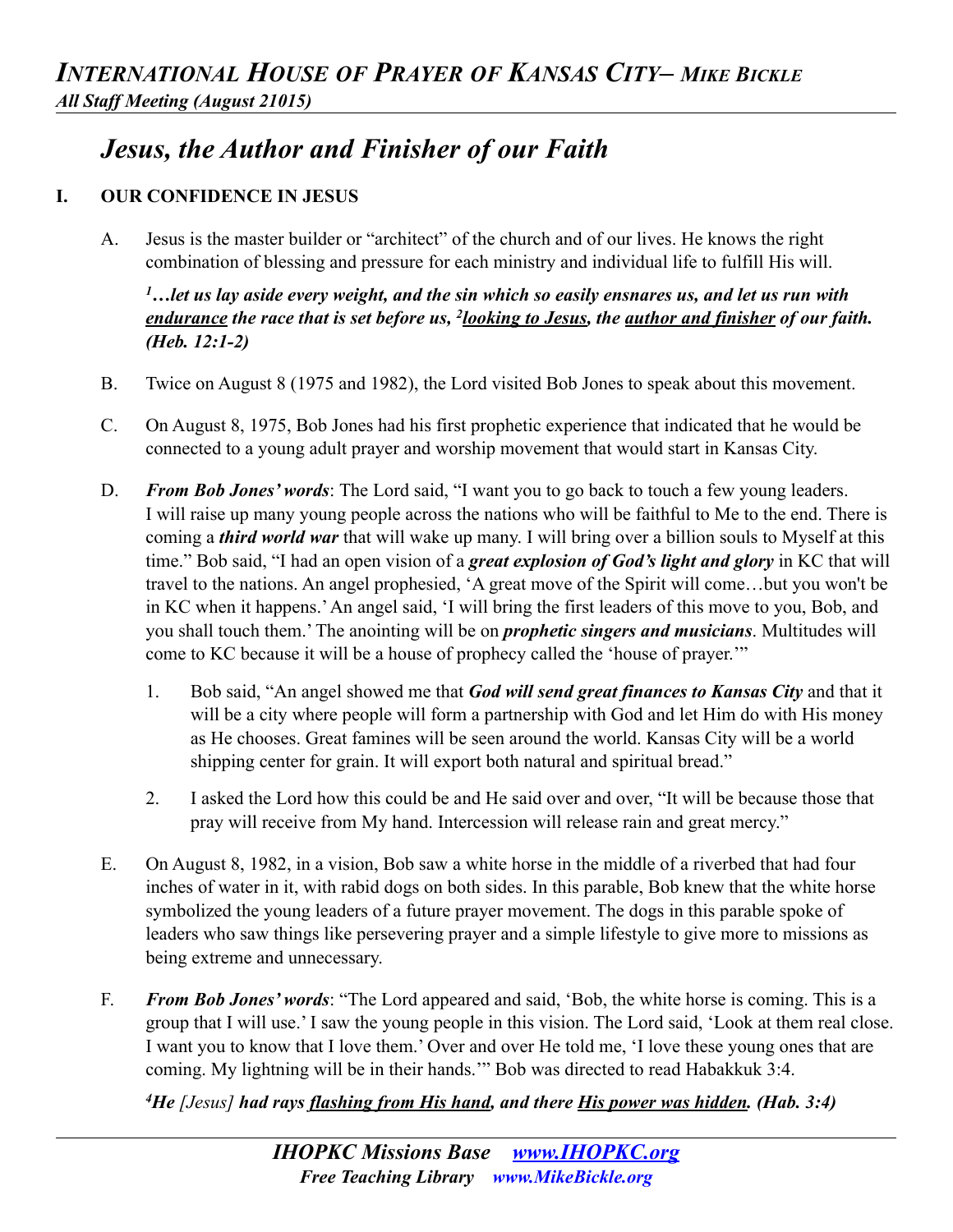## **II. THE DISTRESS OF THE NATIONS**

A. Jesus prophesied that the events related to His return would come like a snare that would test and challenge everyone (v. 35). He called His people to be strengthened to escape a snare of sin so as to stand in victory (v. 36) and warned them not to allow their heart to be weighed down (v. 34).

*25"There will be…on the earth distress of nations…26men's hearts failing them from fear… 28When these things begin to happen, look up and lift up your heads, because your redemption draws near…32this generation will by no means pass away till all things take place…34But take heed to yourselves, lest your hearts be weighed down with carousing, drunkenness, and cares of this life, and that Day come on you unexpectedly. 35For it will come as a snare on all those who dwell on the face of the whole earth. 36Watch…and pray always that you may be counted worthy [have strength] to escape all these things…to stand before the Son of Man." (Lk. 21:25-36)*

*1Now the Spirit expressly says that in latter times some will depart from the faith, giving heed to deceiving spirits and doctrines of demons…3forbidding to marry… (1 Tim. 4:1-3)* 

- B. *Optimum environment*: The Lord is establishing the optimum environment for His people to walk in love, power, and purity. What the devil means for evil, God will use for good to train His people and cause them to mature. God uses the least severe means to bring the greatest number of people to the deepest level of love.
- C. Many will hear of the Lord's end-time plans, and many will respond in obedience with purity.

*33"And those of the people who understand shall instruct many." (Dan. 11:33)*

*3"…turn many to righteousness…"10"Many shall be purified, made white…" (Dan. 12:3, 10)* 

D. There will be a great transfer of wealth as God manifests His ownership over silver and gold when He shakes the nations in the end times. He will confirm His Word in the financial realm.

*7"I will shake all nations, and they shall come to the Desire of All Nations, and I will fill this temple with glory…8The silver is Mine, and the gold is Mine," says the LORD. (Hag. 2:6-8)* 

*18It is He who gives you power to get wealth, that He may establish His covenant… (Deut. 8:18)* 

E. Examples of God's supernatural provision for us in the last 16 years.

We received \$750,000 (Dec. 2000) to help buy the Red Bridge Center on April 5, 2001. We received \$700,000 to buy the Herrnhut apartments on March 21, 2002. We received \$1 million to buy the Truman property on January 27, 2008. We received \$700,000 on December 31, 2008 (from Hong Kong). We received \$3.3 million to buy the Grandview Plaza on September 15, 2009. We received \$2 million to help complete Grandview Plaza renovations (in April 2010?)